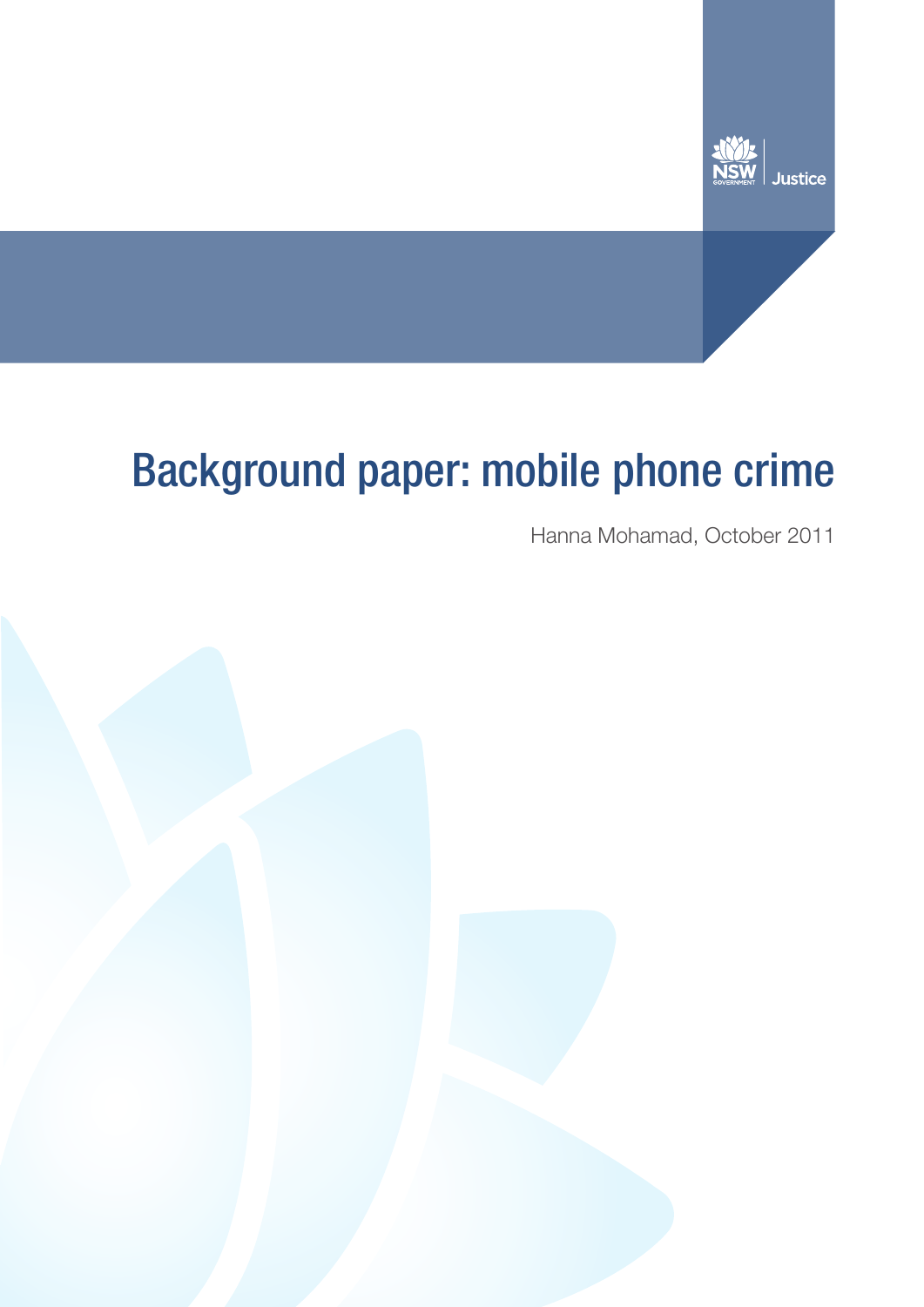# **Table of contents**

| 13 |  |
|----|--|
|    |  |
|    |  |
|    |  |
|    |  |
|    |  |
|    |  |
|    |  |
|    |  |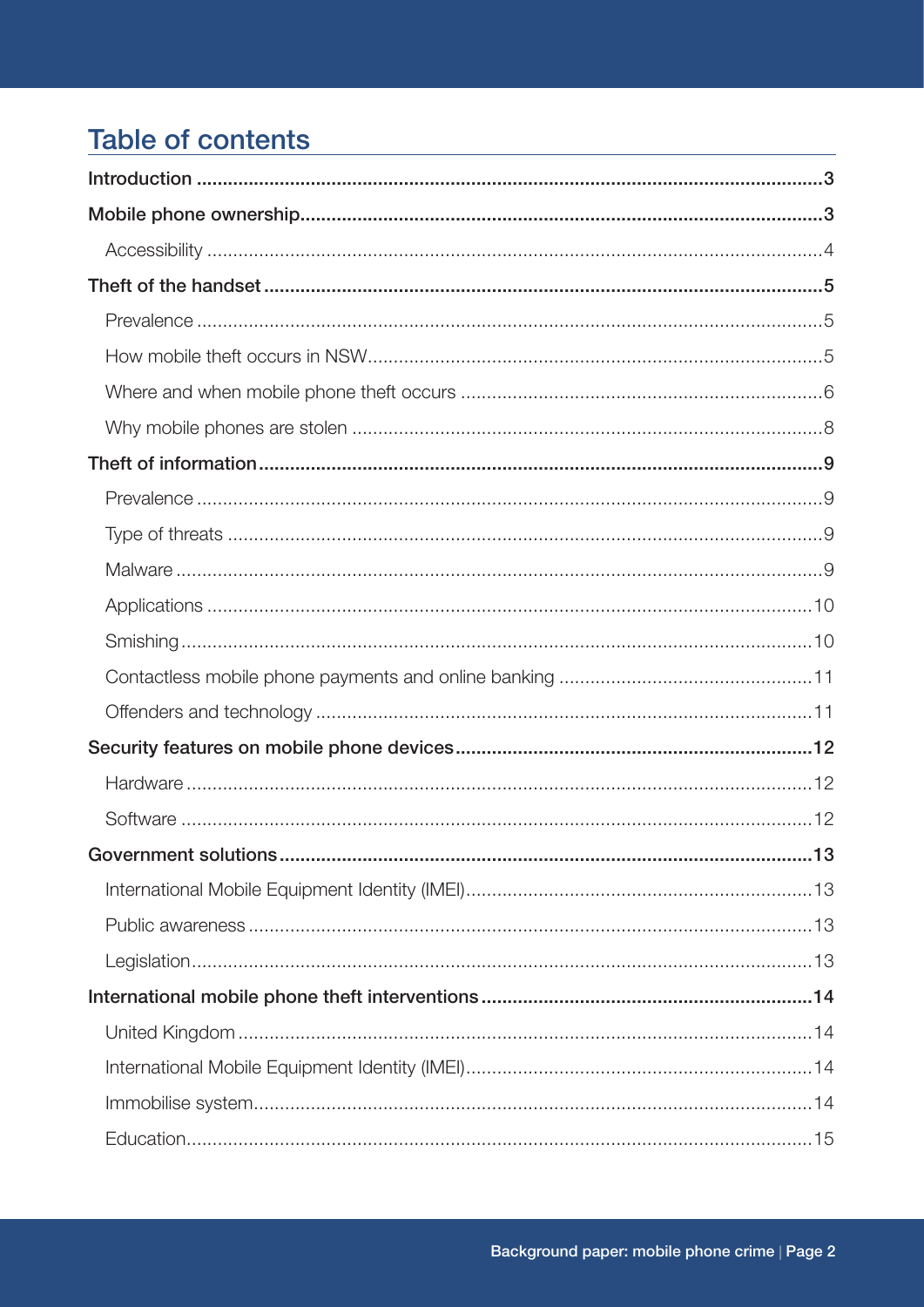# **Introduction**

The mobile phone market in Australia continues to evolve and is becoming increasingly complex due to developments in mobile handset functionality. Their convenience and affordability coupled with evolving technology, has changed the way consumers use these devices from simply placing and answering calls, to capabilities of that of computers including Internet access and making bank transactions.

In the context of crime, theft of mobile phone devices is not a new area. This is a crime that has remained stable over the last three years and current research shows mobile phone handsets remain a 'hot' item for opportunistic thieves.1 However, an area that hasn't previously received much attention is the notable shift in focus by cyber criminals to mobile phone devices to steal personal and other sensitive information, whether through theft of the device or 'hacking' into the phone while it is still in the owner's possession.

While mobile phone fraud is a relatively new area for Australia, we know that criminals are interested in stealing data wirelessly and given the current lack of attention directed at mobile phone security, theft of information from the handset has the potential to become an emerging and significant problem. It is on this basis that a Government response is required to examine this issue in greater detail and identify areas of intervention.

# Mobile phone ownership

Ownership of mobile phone handsets in Australia has increased at a rapid rate. As of December 2000, there was estimated to be over 10 million network connections. Ten years later, the number of network connections has increased by 125 per cent and by June 2010, the total number of mobile telephone services in operation in Australia reached 22.5 million. Further it is estimated that 6.8 million, or 30 per cent, allowed Internet connectivity.<sup>2</sup>

Mobile phone ownership continues to rise with the Australian Communications and Media Authority (ACMA) showing 85 per cent of individuals in Australia owned mobile phones as of June 2010. Figure 1 shows the Australian population growth over the last 10 years in comparison to the number of active mobile phone services in Australia. It is noteworthy that since 2007 there are more mobile phone services than people in Australia, suggesting that a number of the population have more than one mobile phone in use.3

While there is no information available on the number of network connections in each State, over one-third of Australian residents reside in New South Wales<sup>4</sup> and therefore, it would be reasonable to assume that a large majority of mobile connections would be in this State.

<sup>1</sup> Fitzgerald, J & Poynton, S. (2011). *The changing nature of objects stolen in household burglaries*, Issue Paper No 62, BOCSAR, Sydney.

<sup>2</sup> Australian Communications and Media Authority (ACMA) (2010). *2009–10 Communications report series: Report 2 – Take-up and use of voice services by Australian consumers*, Australian Communications and Media Authority, Sydney

<sup>3</sup> ibid

<sup>4</sup> Australian Bureau of Statistics (2010). *Australian Demographic Statistics, June 2010*, Australian Bureau of Statistics, Canberra.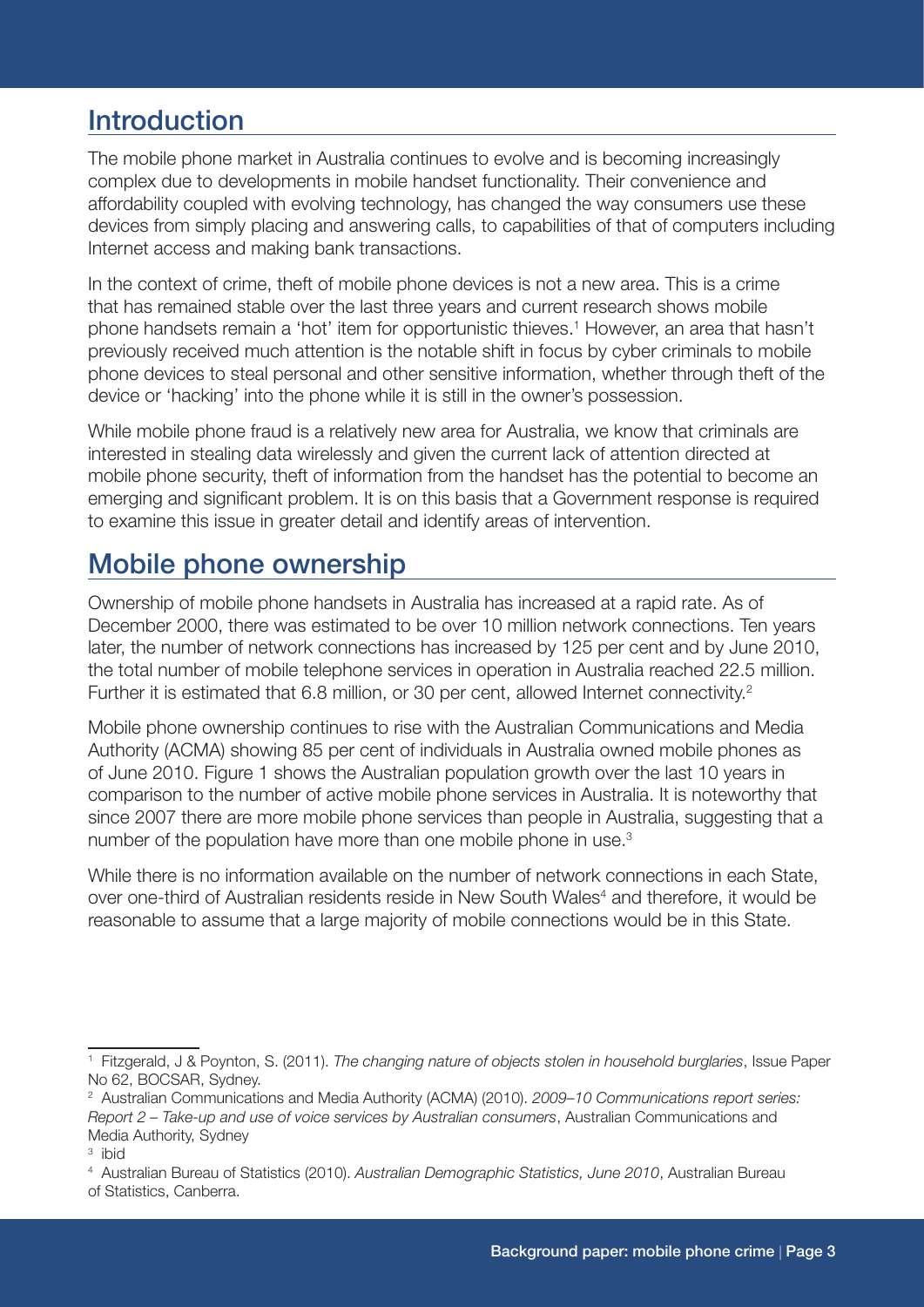

Figure 1 – Population and active mobile phone services in Australia, 2000–2010

In addition, a recent survey<sup>5</sup> conducted by the ACMA examined the demographic characteristics of Australian consumers in relation to take-up and use of mobile phone services. The survey found:

- The 25–34 age group had the highest take-up of mobile phones (93 per cent). This was followed closely by the 35–44 age group (92 per cent) and 18–24 age group (88 per cent). Mobile phones are also now commonly provided to children aged between 14 and 17, with 77 per cent of children in this age bracket with a mobile phone.
- Location appears to not affect the take-up of mobile communications, with only a marginal difference between metropolitan and non-metropolitan respondents.
- There is little difference on the basis of gender.

Furthermore, in relation to ownership, by 2015, it is estimated that more than 60 per cent of mobiles in Australia will be smart phones. The term smart phone is generally used to refer to a high-end mobile phone that offers more advanced computing ability and connectivity than a contemporary feature phone. Some of the capabilities of a smart phone include web browsing, powerful email management, storage of information, a platform for many other digital applications known as 'apps', and software that run a complete mobile operating system (also known as mobile platform) such as Windows or Mac OS for a computer. All of these features offer the convenience of enabling mobile phone devices to be used in the same way as computers.

#### **Accessibility**

The ownership and availability of mobile phones has increased as the price of the handsets and plans have become more affordable. In Australia, there are three mobile network operators: Telstra, Optus and Vodafone Hutchison Australia (VHA operates the brands of

<sup>5</sup> Australian Communications Media Authority 2010, *2009–10 Communications report series: Report 2-Take-up and use of voice services by Australian consumers*, Australian Communications Media Authority, Sydney.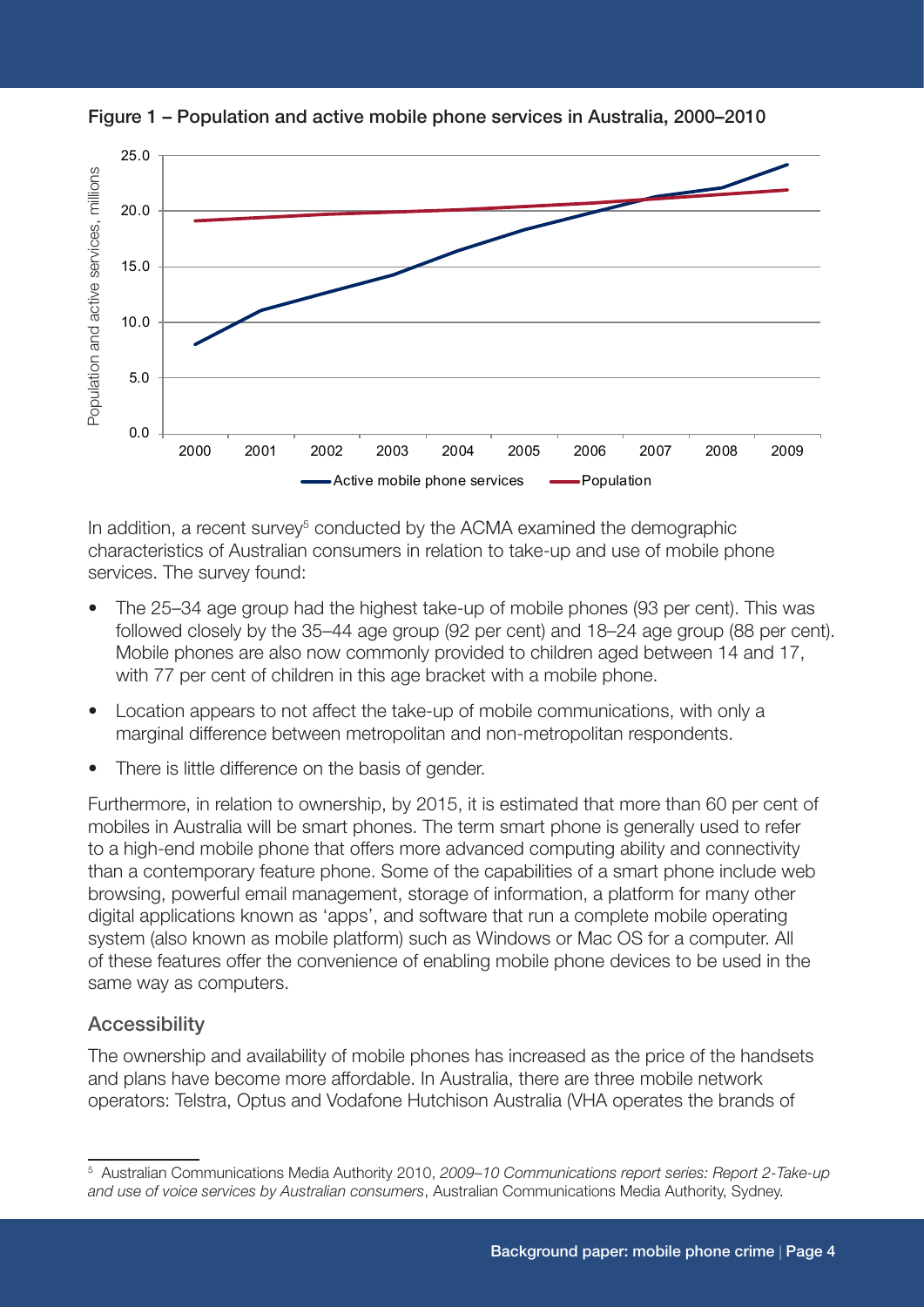Vodafone and 3). Typically consumers purchase mobile phone devices either via a mobile plan or prepaid/outright. Mobile phone plans range from \$19 per month to \$129 per month over a 24-month contract, and often the customer receives the handset 'free' or at reduced cost. Phone handsets can also be purchased from as little as \$29, however the majority of mobile phone devices retail for around \$1,100 and can therefore be a valuable item to have stolen.

The next section discusses mobile phone crime in more detail, examining both theft of the handset and theft of information from the device.

# Theft of the handset

#### Prevalence

In 2001 the Bureau of Crime Statistics and Research (BOCSAR) reported that the increase in mobile phone ownership had coincided with a dramatic increase in the number of incidents of mobile phone theft recorded each year in NSW. The highest increase was between 1999 and 2000, with the number of mobile phone thefts rising from 24,274 incidents to 39,891 incidents in 2000. The increases were evident immediately after the Christmas period, and were attributed to higher mobile phone sales during that time.<sup>6</sup>

Recent data from BOCSAR over the last 36 months (2008–2010) shows the number of incidents of mobile phone theft has remained relatively stable averaging 22,051 incidents per year.

It is important to note that available data on mobile phone theft only includes reported incidents. There is the possibility of under reporting of this crime, as it is likely consumers would only contact their phone provider when their phone is stolen and not report it to Police. Currently, we are not aware of any information sharing between mobile phone providers and law enforcement in response to this crime.

#### How mobile theft occurs in NSW

Analysis of the circumstances of mobile phone theft in NSW from 2008 to 2010 (shown in Table 1 below) reveals that:

- 'Other theft<sup>'7</sup> where the phone was not in the owner's possession at the time that it was stolen was recorded as the most common type of mobile phone theft  $(31\% n = 20,540)$ followed by 'steal from person' as the second most common (18%,  $n = 11,643$ ).
- A substantial number of mobile phone thefts continue to result from Break and Enter Dwelling (17%,  $n = 11,347$ ), although the overall volume of incidents has fallen.

<sup>6</sup> Briscoe, S. (2001). *The Problem of Mobile Phone Theft*, Crime and Justice Bulletin, Number 56. NSW Bureau of Crime Statistics and Research, Sydney.

<sup>&</sup>lt;sup>7</sup> 'Other theft' is BOCSAR's category for NSW Police Force offences that include steal from marine vessel, steal vessel, other stealing *occurring somewhere other than a residential dwelling* (e.g. at temporary accommodation, business / commercial premises, in outdoor / public places, recreation premises).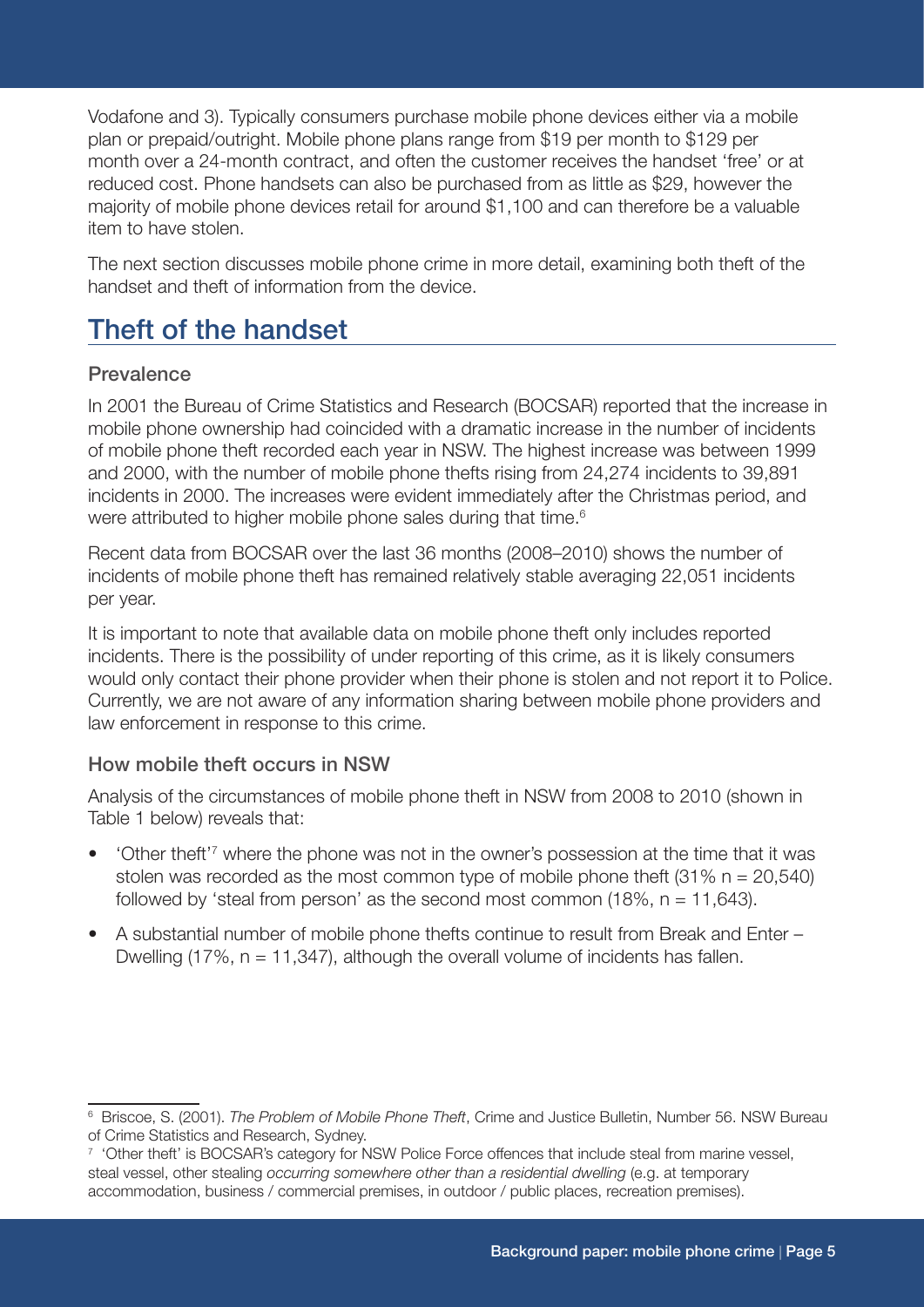- Steal from Motor Vehicle is the fourth highest offence type where mobile phones are stolen with a 17 per cent decrease since 2008, $8$  in line with the overall reduction of this offence across New South Wales.
- There was a notable increase in the number of mobile phones being reported as stolen during a motor vehicle theft between 2009 and 2010, up by 518 per cent.

| <b>Crime type</b>                     | 2008   | 2009   | 2010     | % change<br>2008-2010 | <b>Total</b><br>2008-2010 |
|---------------------------------------|--------|--------|----------|-----------------------|---------------------------|
| Other theft                           | 6,739  | 6,531  | 7,270    | 8                     | 20,540                    |
| Steal from person                     | 3,781  | 3,765  | 4,097    | 8                     | 11,643                    |
| Break and enter - dwelling            | 3,933  | 3,756  | 3,658    | $-7$                  | 11,347                    |
| Steal from motor vehicle              | 3,616  | 3,121  | 3,016    | $-17$                 | 9,753                     |
| Steal from dwelling                   | 1,575  | 1,634  | 1,773    | 13                    | 4,982                     |
| Robbery without a weapon              | 1,372  | 1,099  | 981      | $-28$                 | 3,452                     |
| Break and enter – non-dwelling        | 590    | 431    | 430      | $-27$                 | 1,451                     |
| Steal from retail store               | 357    | 332    | 439      | 23                    | 1,128                     |
| Robbery with a weapon (not a firearm) | 416    | 322    | 295      | $-29$                 | 1,033                     |
| Fraud                                 | 96     | 104    | 88       | $-8$                  | 288                       |
| Motor vehicle theft                   | 22     | 28     | 136      | 518                   | 186                       |
| Receiving or handling stolen goods    | 63     | 44     | 40       | $-37$                 | 147                       |
| Robbery with a firearm                | 32     | 45     | 44       | 38                    | 121                       |
| Assault                               | 16     | 15     | 13       | $-19$                 | 44                        |
| Other offences                        | 19     | 9      | $\Theta$ | $-53$                 | 37                        |
| <b>Total</b>                          | 22,627 | 21,236 | 22,289   | -1                    | 66,152                    |

#### Table 1 Incidents where mobile phones were stolen, by crime type

The information in the table suggests that more mobile phones are stolen either directly from the individual or as a result of the device being left unattended. As mobile technology becomes more important to the lifestyles of users, consumers are likely to have their phone on their person and therefore the risk of leaving it unattended in a public place is greater, making it more accessible to an opportunistic thief.

#### Where and when mobile phone theft occurs

In relation to location of mobile phone thefts, Table 2 shows the Top 20 Local Government Areas (LGA) in NSW that had the highest incident of mobile phone theft per 100,000 population in the three years from 2008 to 2010. The information suggests:

• The top five LGAs recording the highest number of mobile phone thefts are the Sydney LGA,<sup>9</sup> followed by Blacktown, Newcastle, Parramatta and Wollongong. This is likely to be due to the relatively high use of mobile phones in each LGA's individual Central Business District.

<sup>&</sup>lt;sup>8</sup> Between 1997 and 2000, the number of mobile phones stolen from motor vehicles accounted for the majority of incidents (38%).

<sup>9</sup> Sydney LGA often has a higher recorded crime rate, having a high 'visitor' population that can become victims of crime but are not reflected in the population rate.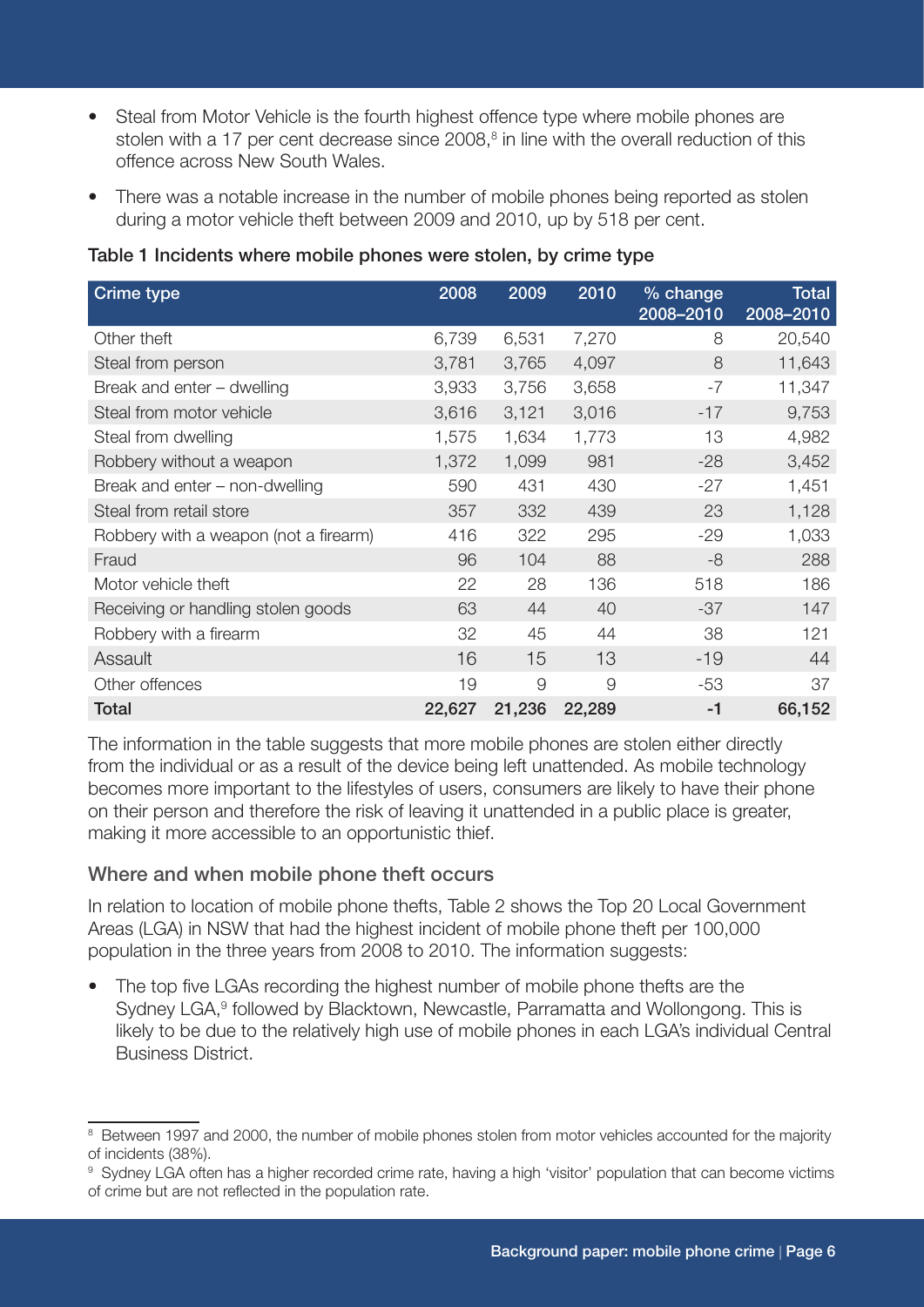• When compared with data from a decade ago, theft in 2010 occurred across a greater distance of NSW, whereas previously it was contained within the Sydney metropolitan area. This is reflective of data mentioned previously which indicates an increase in ownership of mobile phone devices regardless of location.

#### Table 2 NSW LGAs with the 20 highest rates of mobile phone theft, 2008–2010

| Rank           | <b>LGA</b>              | Rate<br>(per 100,000) |
|----------------|-------------------------|-----------------------|
| 1              | Sydney                  | 18,996                |
| $\mathbf{2}$   | Blacktown               | 4,196                 |
| 3              | Newcastle               | 3,814                 |
| $\overline{4}$ | Parramatta              | 2,942                 |
| 5              | Wollongong              | 2,565                 |
| 6              | Campbelltown            | 2,484                 |
| 7              | Liverpool               | 2,376                 |
| 8              | Waverley                | 2,289                 |
| 9              | Gosford                 | 2,230                 |
| 10             | Randwick                | 2,210                 |
| 11             | Penrith                 | 2,203                 |
| 12             | Wyong                   | 2,085                 |
| 13             | <b>Sutherland Shire</b> | 2,053                 |
| 14             | Fairfield               | 2,018                 |
| 15             | Bankstown               | 1,952                 |
| 16             | Lake Macquarie          | 1,565                 |
| 17             | Auburn                  | 1,462                 |
| 18             | The Hills Shire         | 1,374                 |
| 19             | Canterbury              | 1,327                 |
| 20             | Holroyd                 | 1,256                 |

Currently, there is limited available information on when mobile phones are stolen. In a previous study, the Australian Mobile Telecommunications Association (AMTA) found that while mobile phones are most commonly stolen from vehicles (28 per cent), 20 per cent of devices are stolen in social venues such as restaurants, pubs and clubs. Further most phones were reported as lost or stolen on Monday, suggesting that most phones go missing over the weekend.<sup>10</sup> Further research is required in this area.

Similarly, there is limited information in regards to who commits mobile phone theft and the most commonly stolen phones. In 1996, Smith reported the most common thief to be a young, unemployed male whose primary motivation to steal mobile phones was profit.11

However, as mobile technology has evolved and handsets are increasingly used for storage of personal and financial information, they are no longer only attractive to an opportunistic thief interested in selling only the device for 'quick cash'. Mobile devices are valuable not

<sup>10</sup> Australian Mobile Telecommunications Association, *FAQs on mobile security*, Australian Mobile

Telecommunications Association Viewed at: http://www.amta.org.au/pages/amta/FAQs.on.mobile.security 11 Smith, R (1996). *Preventing Mobile Telephone Crime*, Australian Institute of Criminology: Canberra.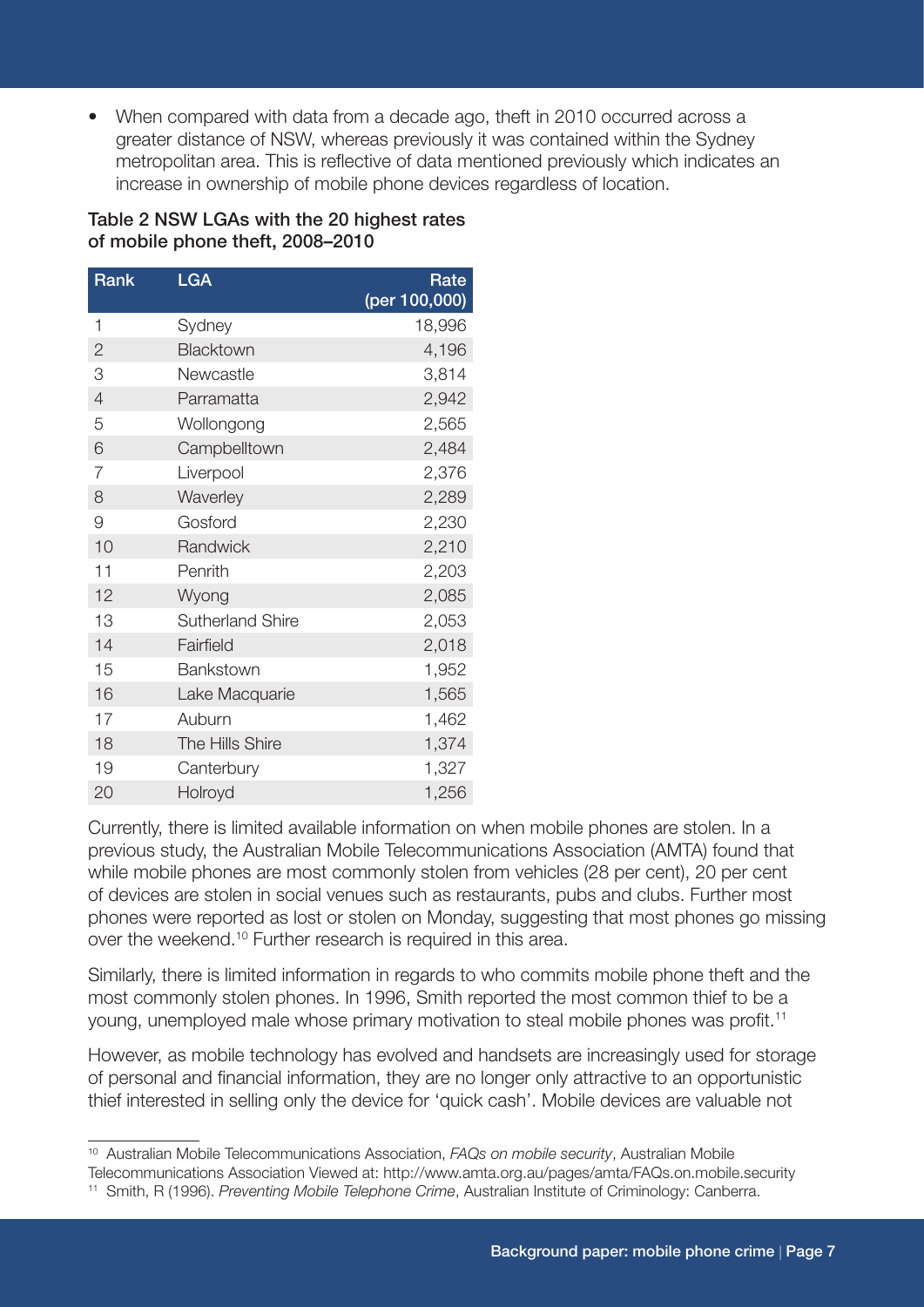only because the hardware itself can be re-sold, but also due to the personal and sensitive information they may contain. Therefore potential offenders may now also include those individuals who are interested in stealing information from the handset, particularly as smart phones continue to penetrate the market.

We are currently not aware of any research that identifies which mobile phones are stolen more than others. However logic would dictate that that the most popular and valuable phones would be the most attractive.

#### Why mobile phones are stolen

#### **Disposability**

While the number of incidents of mobile phone theft may have declined over the last few years, the research suggests that the theft market for these devices is likely to remain fairly robust for two key reasons. First, many people change and upgrade their handset regularly, and markets with rapid turnover do not become 'saturated' as quickly as other products. Secondly, mobile phone technology is continually changing and handsets are becoming smaller while increasingly incorporating: MP3 players, video, Sat Nav, TV and other capabilities. This technology effectively keeps the price of the handset high.12

With such a robust theft market, the ease in which mobile phones can be disposed of makes them an attractive item to thieves. Stolen mobile phones are increasingly sold through second hand dealers or on online retail sites such as eBay and Gumtree to individual's wanting to buy a second hand phone. Currently the serial number of mobile devices does not need to be provided during the selling process, making it difficult to identify whether the handset has been stolen. Online retail stores do not support the secondary selling of stolen goods. Therefore to reduce the opportunity for thieves, one strategy would be to encourage sellers using online retail sites to list the serial number of the handset, enabling the item to be identified by the buyer and law enforcement.

#### **Rebirthing**

'Rebirthing' a mobile phone involves illegally modifying the phone's electronic serial number known as the IMEI number that unblocks the handset.<sup>13</sup> When a phone is reported lost or stolen, the phone service provider can bar the SIM card and block the IMEI number of the handset making the phone inoperable (IMEI handset blocking is discussed further in Section 5). Mobile phone thieves may then attempt to 'rebirth' the phone by unblocking it using software, which can modify the IMEI number, although this is becoming increasingly harder to do with newer devices.

#### Trafficking of mobile phones

We are currently not aware of this practice in Australia, however in the UK stolen phones are increasingly being trafficked to countries where unblocking is not illegal. Mobile handsets that are blocked in the UK can continue to be used overseas. The UK National Mobile Phone

<sup>12</sup> Mailley, J., Whitehead, S. & Farrell, G. (2006). 'Progress and Prospects in the Prevention of Mobile Phone Theft', *Justice of the Peace*, vol 170, p 404.

<sup>13</sup> ATMA. *Mobile Phone Industry Statement*, Australian Mobile Telecommunications Association. Available at http://www.amta.org.au/pages/amta/The.Mobile.Phone.Industry.Statement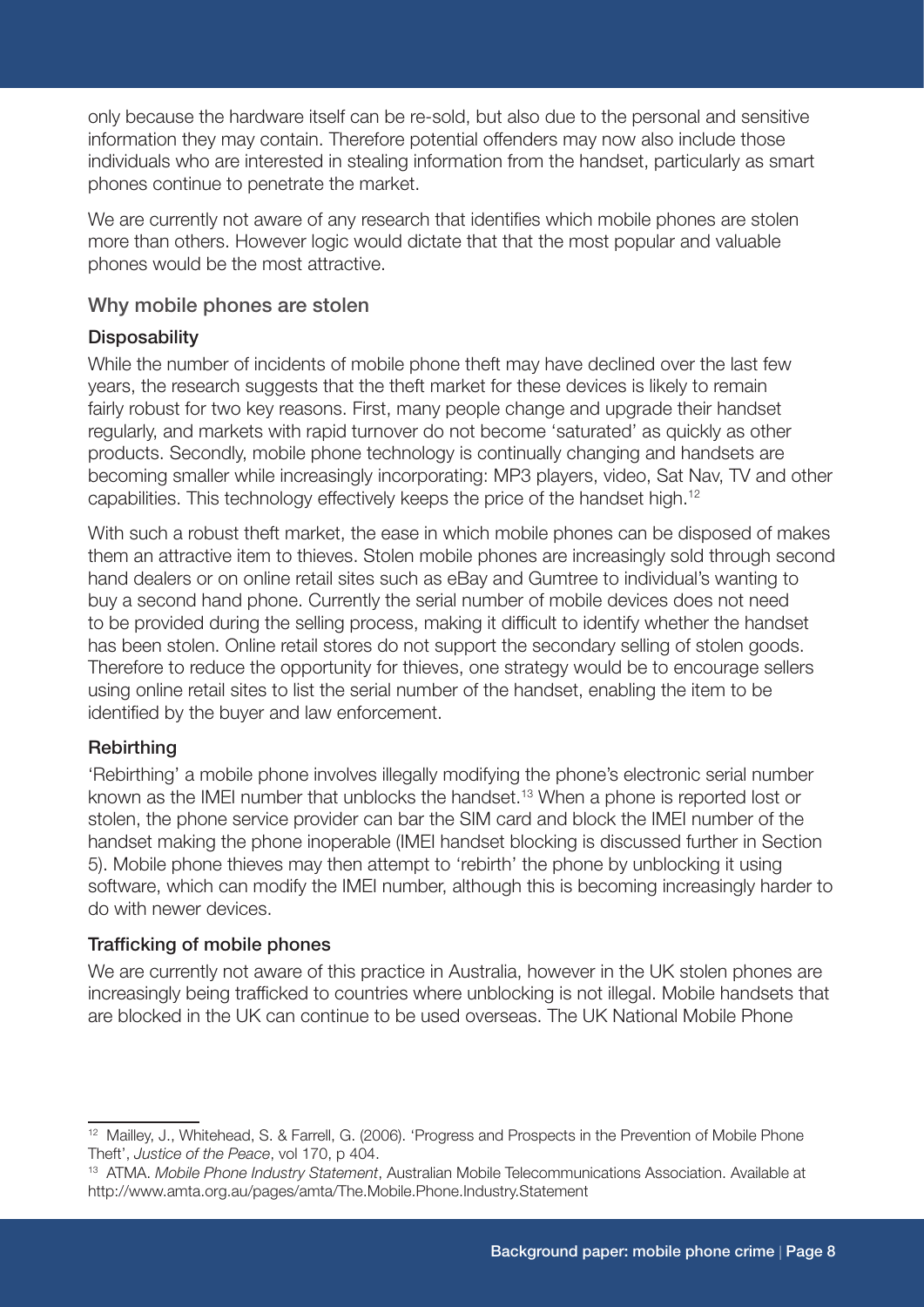Crime Unit (NMPCU) has uncovered cases of phones being stolen for export and according to the NMPCU, this has resulted in mobiles being used as a currency unto themselves, and are often being exchanged for drugs in a cashless transaction.<sup>14</sup> It would be valuable to find out whether this practice occurs in Australia.

#### Theft of information

As mobile phone handsets become more sophisticated, the issue of theft will become more important as handsets contain more and more sensitive information. If for example, the stolen phone can be resold not only for its value, but also for the information it contains, then the average value of the phone could increase significantly. In the next section, we examine in more detail mobile phone crime in the context of theft of information from the device.

# Theft of information

Mobile devices have become the new personal computes, storing as much data as a PC but providing greater flexibility and portability. However, while smartphones now perform the same functions as a computer, one critical feature is missing – security. Rapid growth in the use of smart phones, with internet access along with the applications that allow users to bank, shop and social network, means that fraud risks (including theft of financial information and identity theft) which were previously associated with computers and laptops are becoming increasingly relevant to mobile handsets.

#### Prevalence

There is limited research in relation to the prevalence of mobile phone fraud however there appears to be a general understanding by technology experts and law enforcement agencies that there is a significant increase in threats towards these devices. For example, in April this year, Symantec released the findings of its Internet Security Threat report, which found 'attackers are exhibiting a notable shift in focus towards mobile devices',15 and further cyber criminals are likely to develop even more threats targeting smart phones in the future.

#### Type of threats

While there are a variety of threats that can affect mobile devices, the following is a summary of the two most common; malware and smishing (short for SMS phishing). According to recent research, both threats are increasing in prevalence and sophistication.<sup>16</sup>

#### **Malware**

Malware is software that is designed to engage in malicious behaviour on a device and is currently regarded as the greatest threat to mobile phones.17 Malware can commonly perform actions without a user's knowledge such as making changes to the user's phone bill,

<sup>&</sup>lt;sup>14</sup> Anonymous (2007) 'Why do thieves still steal mobile phones?', BBC News, 30 October, Available at http://news.bbc.co.uk/2/hi/uk\_news/7064192.stm

<sup>15</sup> Symantec (2011). *Internet Security Threat Report, Volume 16*, Symantec, Available at http://www.symantec. com/about/news/resources/press\_kits/detail.jsp?pkid=threat\_report\_16

<sup>16</sup> Lookout Mobile Security. *Top 10 Mobile Banking Security Tips*, Lookout Mobile Security, Available at https://www.mylookout.com/mobile-banking-security

<sup>17</sup> Internet Fraud Watchdog. (2011). *Report on Mobile Phone Crime and Current Threats*. Internet Fraud Watchdog, Sydney.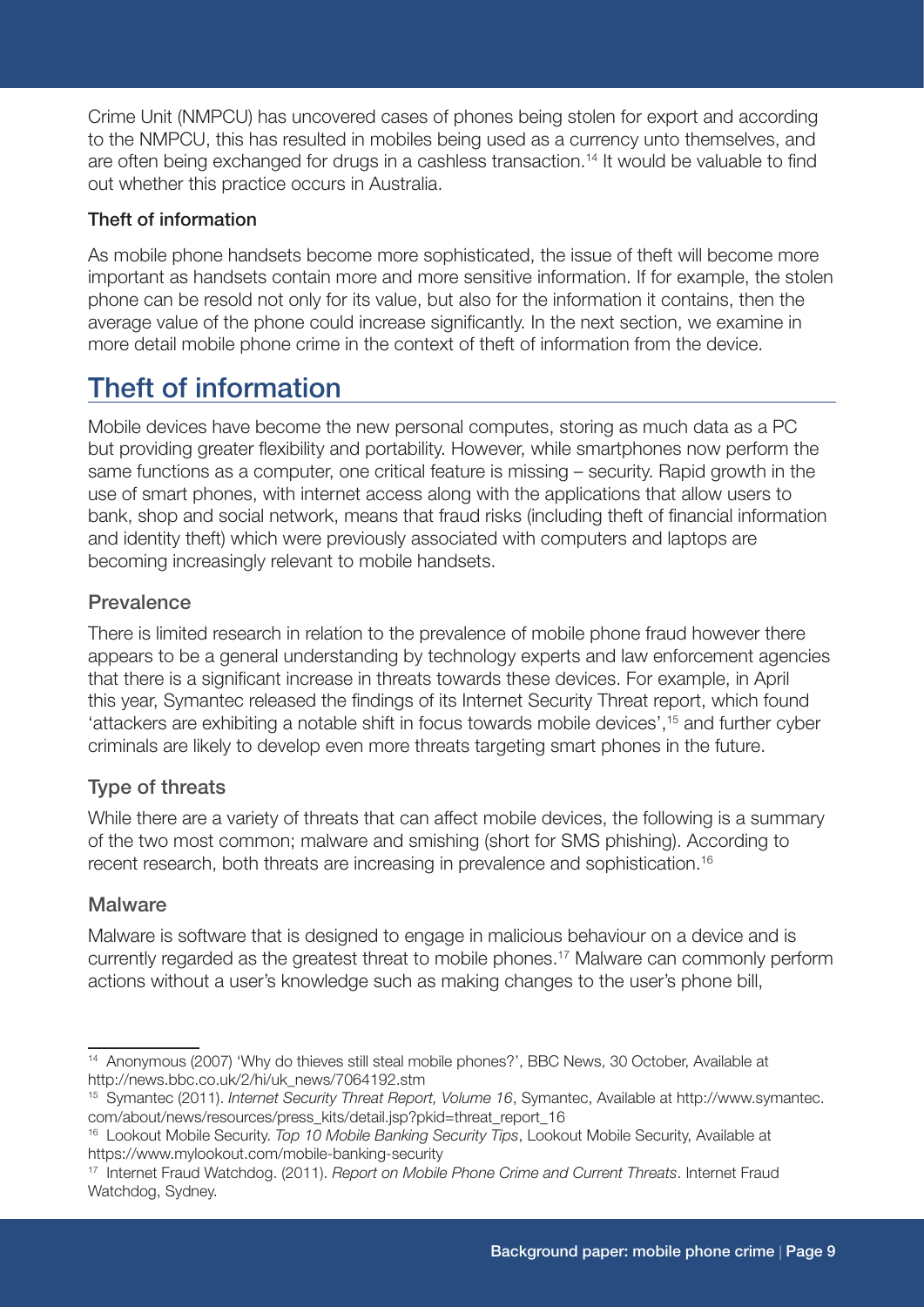sending unsolicited messages to the user's contact list, or giving an attacker remote control of the device. Malware can also be used to steal personal information from a mobile device. Currently much of the malware designed for mobile devices requires the user to download or install the software, but according to recent research, future mobile exploits will allow automatic malware installation.18

Mobile phones can be infected with malware through an open bluetooth connection, short messaging service (SMS), multimedia messaging service (MMS) and downloadable applications. According to the research there is a relationship between market share and mobile malware. Until recently, the Symbian platform, which is the operating system for Nokia smartphones, was the most popular platform for mobile malware. However as Google Android devices have increased in popularity, coupled with the rapid development and distribution of downloadable applications, this platform has also become a prime target.

#### Applications

Applications distributed through 'app stores' currently pose the greatest malware risk to all mobile operating systems and according to the experts, will continue to do so in the future.<sup>19</sup> While created as a means to distribute applications to mobile phone users, app stores provide an ideal transport mechanism for the delivery of malicious software to high volumes of mobile devices.20

Mobile operating system developers manage app stores. They include the Apple App Store, Android Market, Windows Marketplace for Mobile, Blackberry App World, or Nokia's Ovi Store; by known third- party organisations such as Amazon.com or by unknown third party companies. However the way apps are set up and their relative lack of safeguards makes them soft targets for hackers. Furthermore, the companies that maintain the app stores make no guarantees about the safety or quality of the apps. Users download apps and install them at their own risk.

For example, the Google Android platform has seen a 400 per cent increase in malware designed to steal user data since June 2010. This is due to Google's relaxed vetting process where anyone can anonymously create and distribute malicious applications. On the other hand, the Apple IOS platform has been largely resistant to attacks due to its more stringent vetting process. Each app author must be Apple approved and the company checks each application for malicious software prior to placing it in their app store.<sup>21</sup>

#### Smishing

Another common threat to mobile phone devices is SMiShing. The terms refers to a security attack in which the user is sent an SMS posing as a legitimate service that tricks them into divulging personal information or downloading a virus. For example, a text message may be sent claiming that the recipient's bank account had been blocked and then asks for confirmation of the account details so that a new card could be sent out.

<sup>18</sup> McAfee 2011, *McAfeeThreats Report: First Quarter 2011*, McAfee: Australia.

<sup>19</sup> Juniper Networks. (2011). *Malicious Mobile Threats Report 2010/2011*, Juniper Networks. Available at http://www.juniper.net/us/en/local/pdf/whitepapers/2000415-en.pdf

<sup>20</sup> ibid

<sup>&</sup>lt;sup>21</sup> Apple's security model for applications does not apply to 'iail-broken' phones. Jailbroken devices have been intentionally hacked by their owner's to allow them access to apps from sources other than the Apple app store.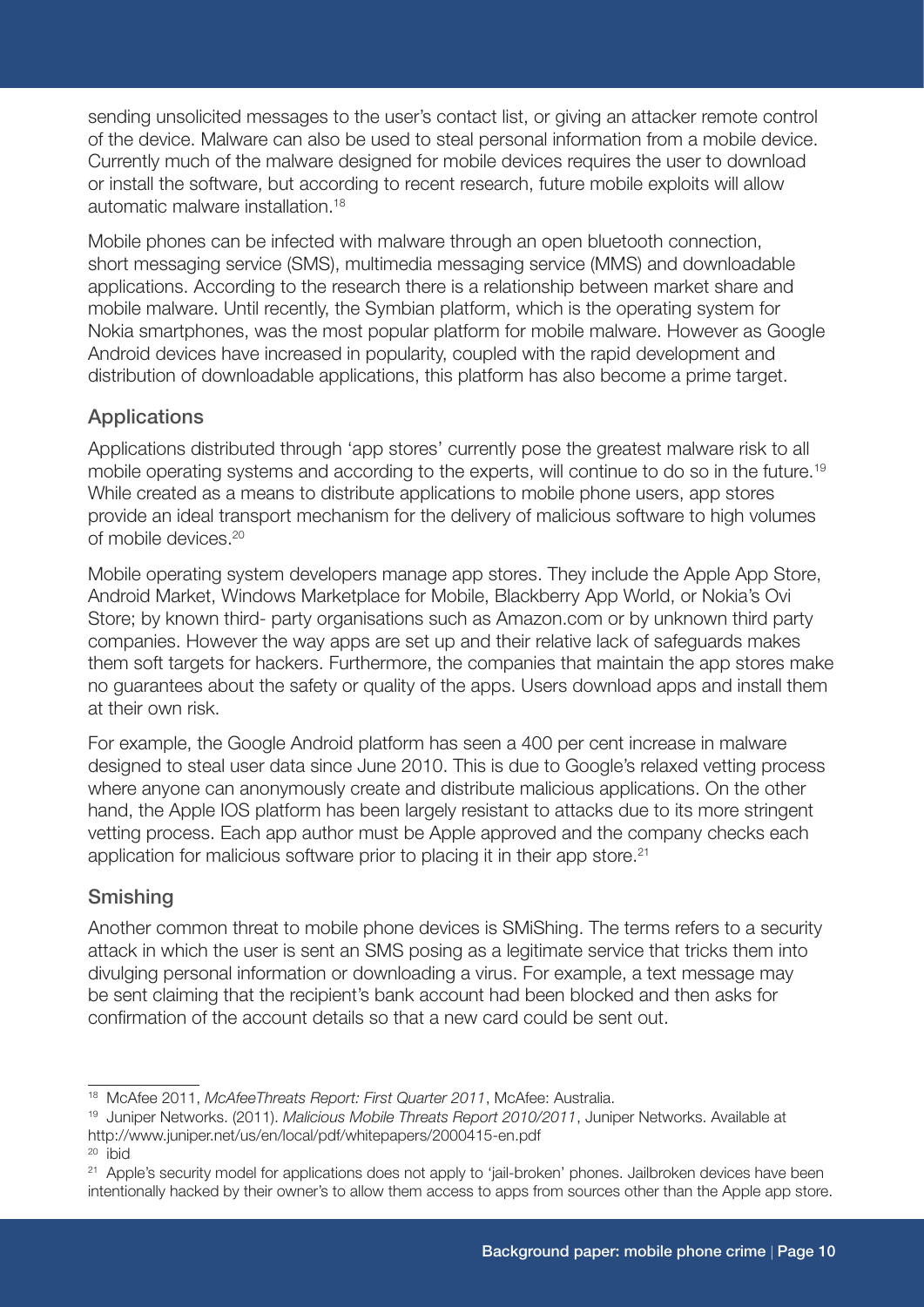Attackers often use email, texts and social networking sites to send links to phishing sites. Research indicates that as more people access sensitive accounts and services from their mobile devices, we can expect to see an increase in phishing attacks launched from malware on devices.22

#### Contactless mobile phone payments and online banking

Responding to mobile threats such as malware and smishing is increasingly becoming important as consumers begin to shift their banking online. By April 2010, 40 per cent of Australian mobile phone users accessed the Internet through their phone with almost half of these users conducting banking. However, with the implementation of banking apps by some of the major banks, it is expected that this number will continue to increase.23

An example of a recent mobile phone banking app developed by the Commonwealth Bank is '*Kaching*'. The app, which is currently only available to iPhone users, allows consumers to make payments to their friends using only their mobile number, email and Facebook, while it also allows payments to retailers through Mastercard PayPass contactless technology. Similarly, Google is currently field-testing *Google Wallet*, a mobile application for Android devices, which is advertised as 'Make Your Phone Your Wallet'.

The app will allow users to store virtual versions of their plastic cards on their handsets and allow for contactless payments at retail outlets.

With the obvious need to protect banking information on a mobile device, security measures are in place to reduce the opportunity for cyber criminals to steal data. In the case of Google Wallet for example, security measures such as PIN codes and encrypted payment card data have been implemented into the design. However, as previously discussed in the case of Google Android apps, cyber criminals have already commenced infecting mobile devices with malware, and experts believe that as more consumers shift towards mobile banking, so will the thieves.

Prevention efforts around mobile phone payments have already commenced in the United Kingdom. The UK Cards Association and mobile phone industry have together developed a preliminary list of best- practice guidelines for their respective industries. This was in response to Government and law enforcement concerns around a possible crime spike from the introduction of contactless payments on mobile phones. Given the technology is still relatively new to Australian consumers, it would seem that we are in a prime position to also develop industry guidelines around contactless payment using mobile phones.

#### Offenders and technology

As an emerging crime with limited information, we are currently not aware of who commits mobile phone fraud. In the US, researchers have demonstrated the reasonable ease to creating malicious software using off-the-shelf tools and a simple background in computer programming to infect mobile devices.24 Further, over the past decade, cyber crime has

<sup>22</sup> Lookout Mobile Security. *Top 10 Mobile Banking Security Tips*, Lookout Mobile Security. Available at https://www.mylookout.com/mobile-banking-security

<sup>&</sup>lt;sup>23</sup> Australian and New Zealand (ANZ), St George and Commonwealth Bank all have mobile banking apps.

<sup>24</sup> Mahoney W, R & Pokorny CA, 2009,'Do-It-Yourself Guide to Cell Phone Malware', *International Journal of Computer Science and Network Security*, vol.9 No.1.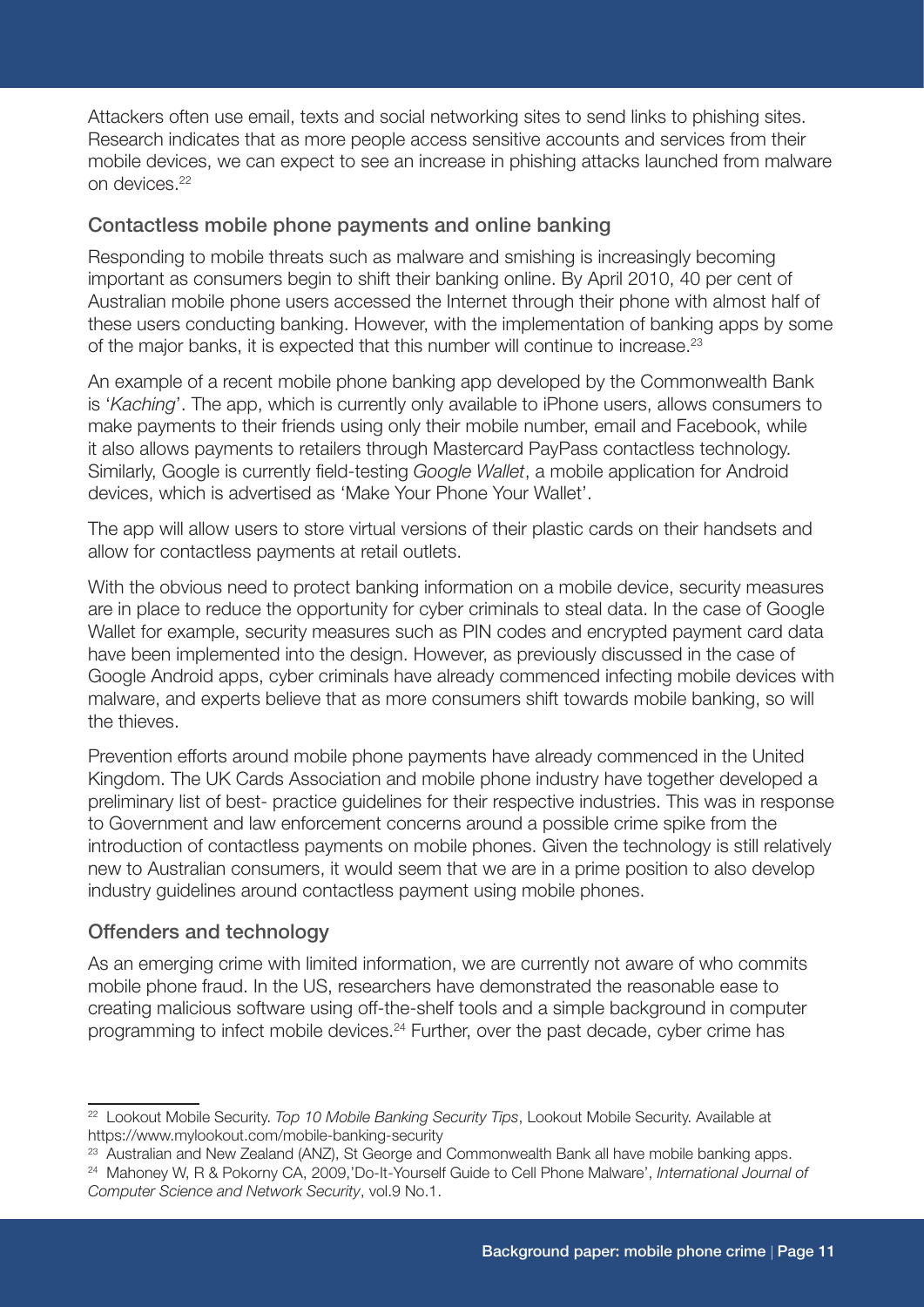changed from the cyber smart hacker into an organised trans-national crime committed for vast profit. A sophisticated underground economy provides the IT tools to commit these crimes and the market for stolen identities and financial information.<sup>25</sup> Further information in regard to cyber criminals can be found in the Plastic Card Fraud background paper.

# Security features on mobile phone devices

With the increase in mobile phone fraud threats, handset developers and software companies consider a range of hardware and software strategies that will aid mobile phone users in keeping their phone and personal information safe.

#### **Hardware**

Mobile phones already have a security features built in that, if activated, require certain knowledge to be used.

- The SIM PIN code which locks the SIM card. There is often a default PIN code set by the service provider, which can be changed by the user. If the incorrect PIN unlock code is entered too many times, the SIM will become permanently disabled. Note however that this lock does not stop the handset being used with a new SIM card.
- The phone security code, which locks the handset itself. Again default codes are preset and can be changed by the user. If the incorrect PIN security code is entered too many times, the handset will lock up. The user must then contact the network provider to obtain a master reset code.

The effectiveness of security features such as PIN codes can be limited for two reasons. First, it requires the user to activate the security features on their mobile handset to be effective and currently we are not aware of how often this happens. Secondly, the security features of a phone can be unlocked by a number of third-party retailers who offer this service and do not require any legitimate paperwork.

#### **Software**

A number of software companies have developed anti-malware software for mobile phone devices to reduce the opportunity for theft of information from the device from malware and phishing scams. One example is *Norton Mobile Security*, developed to provide mobile users the same level of security that has become standard for laptops and computers. The product features anti-virus technology as well as firewall and antispam for SMS.

In addition, manufactures and software companies have developed phone-finder technology using GPS in the event a phone is lost or stolen. For example, Apple released *Find My iPhone*, a free service that allows iPhone users to remotely locate their lost or stolen mobile phone using the iPhone's GPS. Find My iPhone pinpoints the iPhone's current location using Google Maps and lets owners send and display a message on the iPhone even if it's locked, presumably to provide information on how to return the phone to the finder of the phone. In the event a phone is lost or stolen, it also allows users to either remotely set a password lock or wipe the contents of the phone. The service can also force the iPhone to play a sound for two minutes to get the attention of the owner in the event the device is lost.

<sup>25</sup> *Hackers, Fraudsters and Botnets: Tackling the Problem of Cyber Crime: The Report of the Inquiry into Cyber Crime*, House of Representatives, Standing Committee on Communications, June 2010.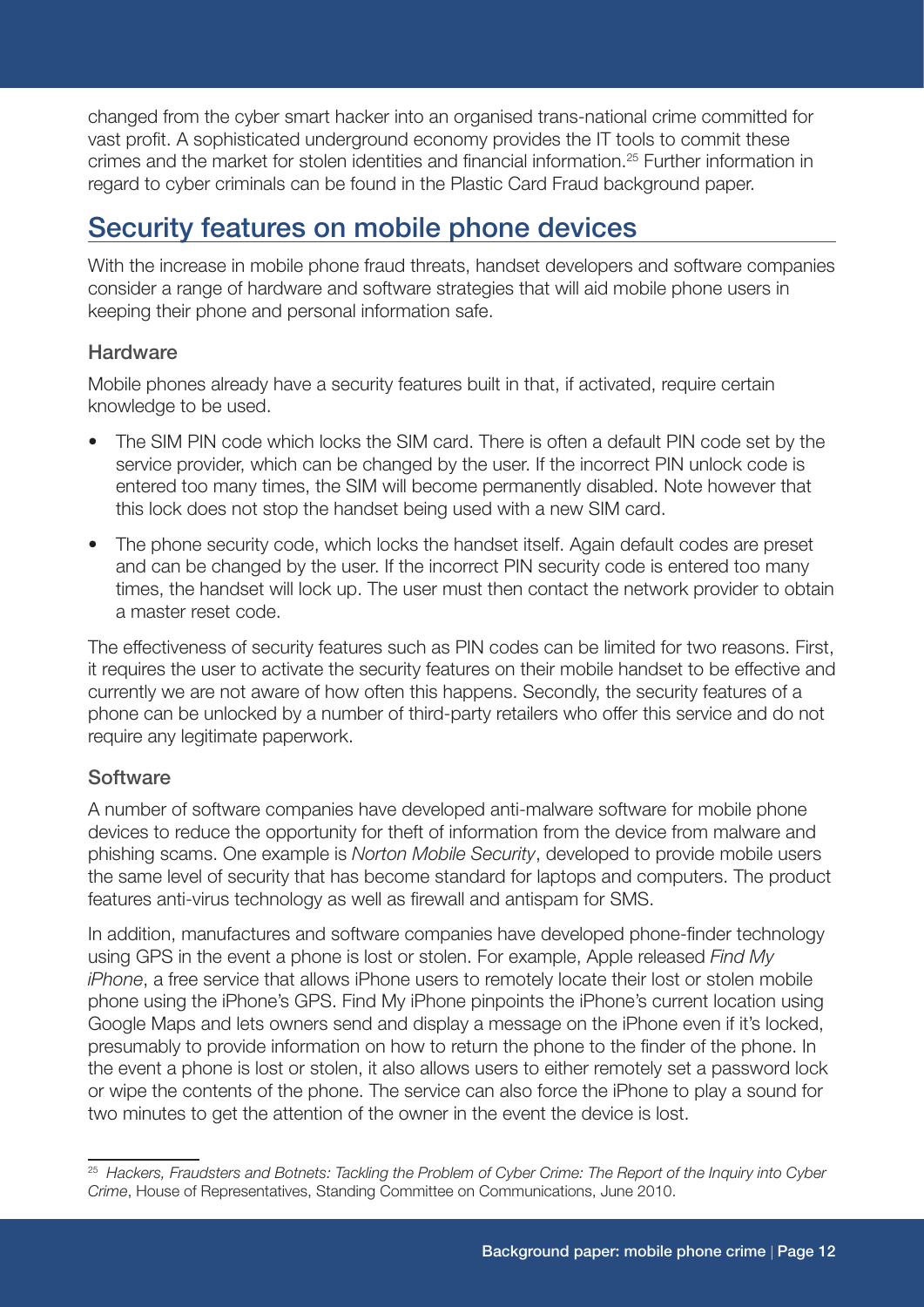Currently, mobile phone software security is regarded as one of the most effective methods to protect information stored on mobile phone devices, and to also help locate lost or stolen devices. However there has been minimal uptake of software security by consumers, with a UK study showing only six per cent of users had installed an anti-virus program on their mobile phone (we are currently not aware of the uptake in Australia). While device-integrated security would be the most the most effective way to protect handsets, increasing consumer education about this issue may also prompt users to install additional security on their devices.

# Government solutions

The Australian Government, Australian Mobile Telecommunications Association (AMTA), and State and Territory police services have implemented a range of initiatives under the 'Mind Your Mobile' campaign to reduce the incidence of loss or theft of mobile phones.

The 'Mind Your Mobile' campaign is a joint initiative of the industry and law enforcement agencies to reduce mobile phone theft. The campaign has three key elements.

#### International Mobile Equipment Identity (IMEI)

Industry-wide handset blocking (using the IMEI number) completed in March 2003, stops stolen phone handsets from being used on any network in Australia. Each mobile phone has an IMEI number which is a 15 digit number, which can be found underneath the battery of a GSM phone or by dialling \*#06# on a GSM keypad. Blocking the IMEI number means that regardless of whether a new SIM card is placed in the blocked handset or not it will continue to be inoperable. Australia's GSM network providers – Optus, Telstra and Vodafone – agreed, in 2003, to send a list of lost, stolen or found mobile phones to each other every day so the identified mobile phones can be blocked or unblocked on all digital networks within 36 hours.<sup>26</sup>

In the first four years of the program, AMTA saw a 30 per cent reduction in the number of handsets blocked annually across Australia. In the past two years the number has stabilised at 125,000 blocks per year. Approximately 50,000 phones per year are unblocked at the request of the owner because they have been returned. The AMTA also provides an online service where second hand consumers or sellers can check if the phone has been reported lost or stolen and therefore been blocked from use by the network carriers.

#### Public awareness

A public awareness campaign via the website www.mindyourmobile.com to increase consumer awareness of the practical steps users can take to prevent theft such as keeping your phone on you when out, using PIN code security, backing up your personal information on a computer, and the importance of notifying your carrier to request an IMEI block.

#### Legislation

A partnership with the Federal Government to introduce legislation that made altering a mobile phone's IMEI number, or using a tampered phone, a criminal offence under the *Crimes Legislation Amendment (Telecommunications Offences and Other Measures) Act (No. 2) 2004*. The penalty is up to two years.

<sup>26</sup> AMTA, *Mobile Phone Industry Statement*, Australian Mobile Telecommunications Association. Available at http://www.amta.org.au/pages/amta/The.Mobile.Phone.Industry.Statement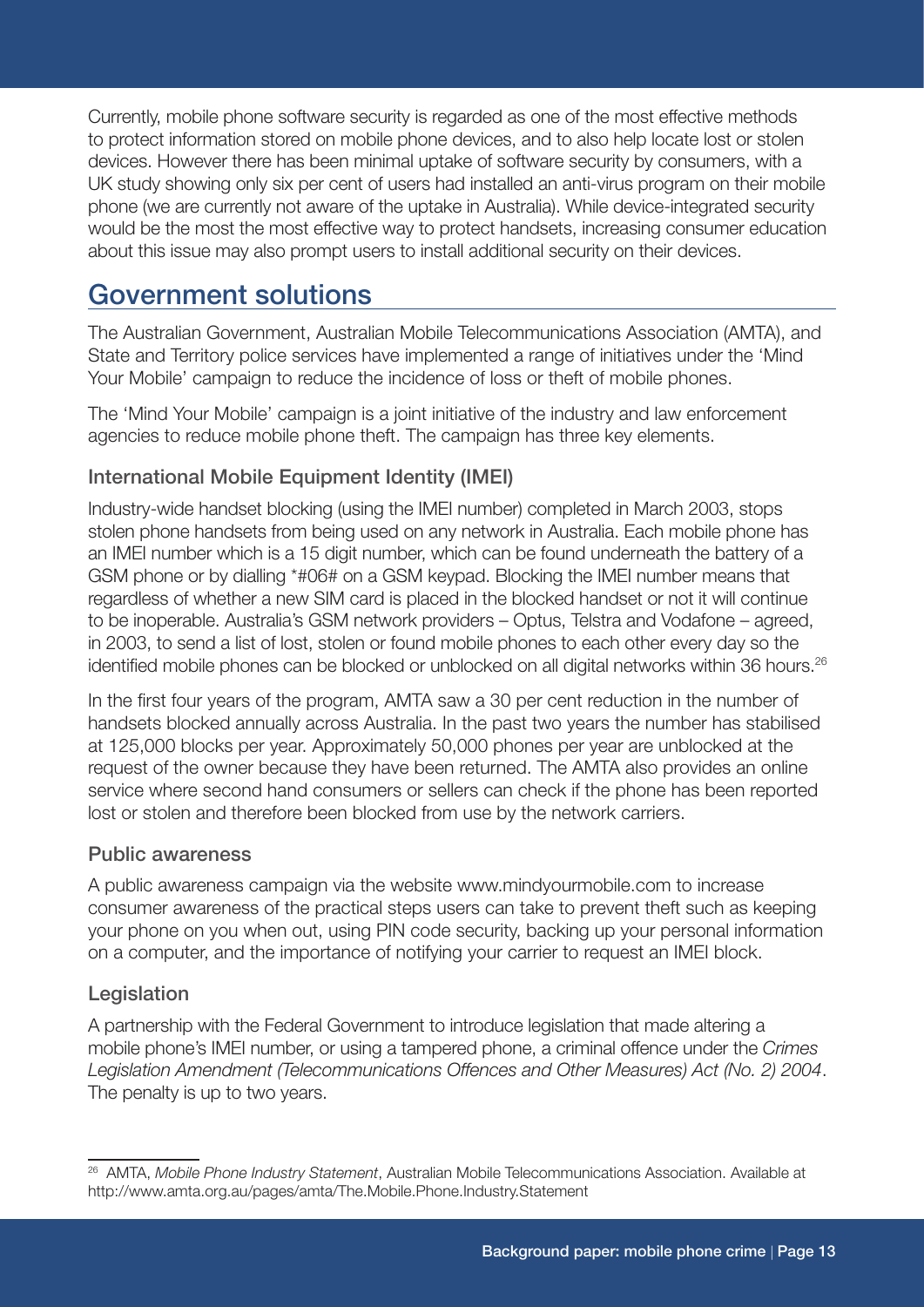# International mobile phone theft interventions

#### United Kingdom

The United Kingdom have been leading the way in combating mobile phone theft. In 2006 the Mobile Industry Crime Action Forum (MICAF), which included mobile network operators, UK retailers, and some handset manufacturers, developed the Mobile Phone Industry Crime Reduction Charter. The Charter documented the future commitment of the mobile phone industry to work in collaboration with law enforcement agencies and the Home Office. Some of their crime reduction strategies are discussed below.<sup>27</sup>

#### International Mobile Equipment Identity (IMEI)

The UK was the first country in the world to have all mobile phone carriers implementing IMEI blocking and sharing their blocked phone databases, followed by Australia. The MICAF charter agreed to a timeframe for blocking an IMEI number on all UK Networks once the handset had been reported to the Network. MICAF reported that within 24 hours a reported stolen mobile phone in the UK is blocked by its network provider for use on that network, and within 48 hours 90 per cent are blocked from every network in the country. Blocking, and other measures, is credited by MICAF for 20 per cent drop in mobile phone theft however even though it is a criminal offence phones can still be unblocked. Offenders can unblock a phone by changing the IMEI number using hardware and software, although this is a difficult process.

#### Immobilise system

Immobilise is the world's largest free register of possession ownership details which is used to help reduce crime and repatriate recovered personal property to its rightful owners. The register allows members of the public and businesses to register their valued possessions or company assets as well as to report lost or stolen property. All the registered details are viewable on the Police national property database and are then used by the police to trace owners of lost and stolen property.

The Immobilise system has been in operation in the United Kingdom for over eight years and was set up with the support of the Police, mobile phone industry and central government. Immobilise is used by over 22 million members of the public and businesses. As a direct result of Immobilise there are over 250 cases a week, in the UK, where property is returned or information collected that assists the Police in investigating criminal activity involving stolen goods.<sup>28</sup>

The Immobilise system is operated by an agency that also runs the police reporting systems. Funding for Immobilise is supplemented through on site advertising as well as revenue derived from sales of possession marking products that are available via the website and several retail outlets.

<sup>&</sup>lt;sup>27</sup> Mobile Phone Industry Crime Reduction Charter, Mobile Industry Crime Action Form, July 2006.

<sup>28</sup> Immobilise National Property Register. Available at http://www.immobilise.com/about.html